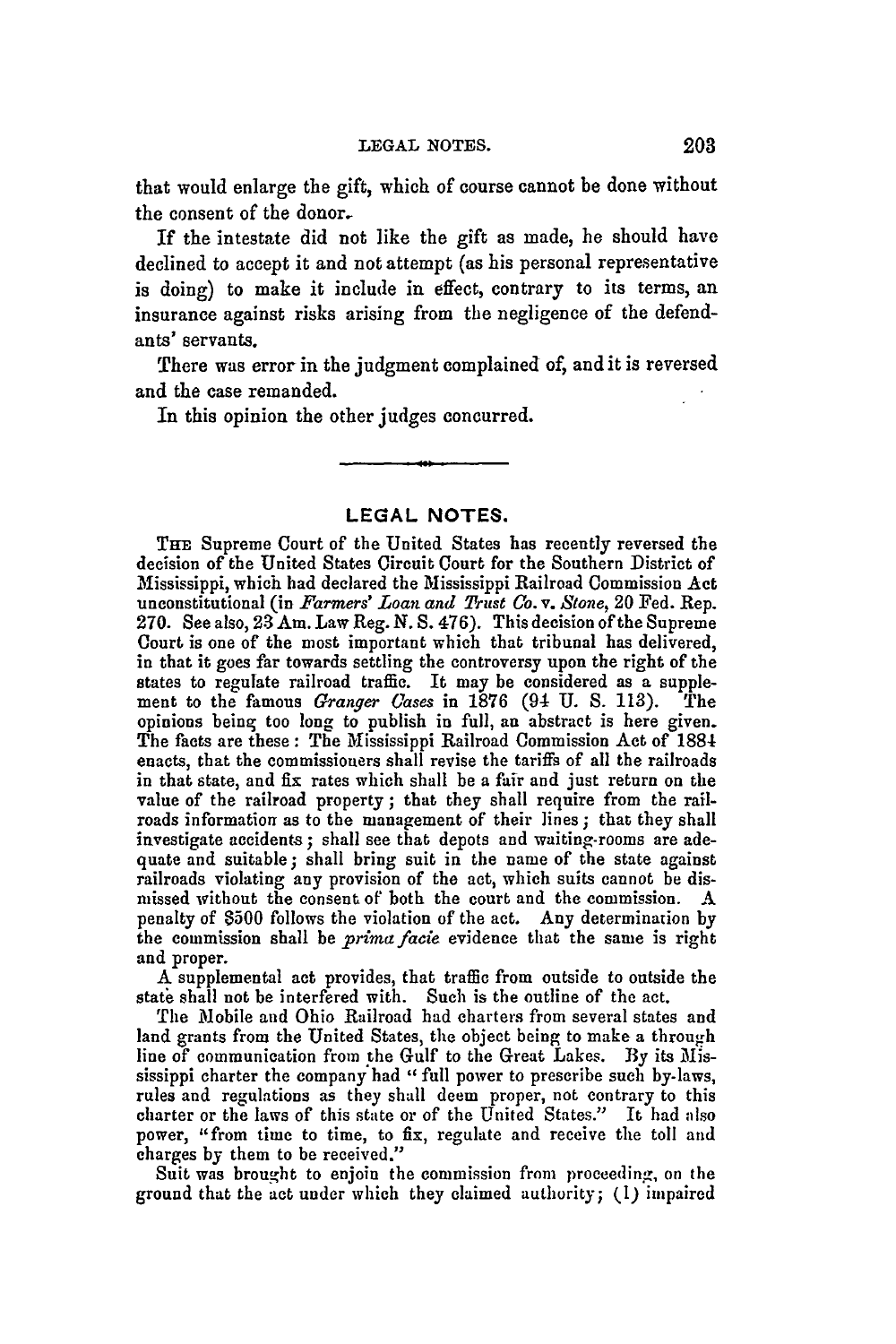the obligation of a contract; (2)'regulated interstate traffic; **(3)** denied to the railroad company the equal protection of the laws, and deprived it of its property without due process of law **;** (4) conferred both legis- lative and judicial powers upon the commission, and **(5)** was void on its very face **by** reason of inconsistencies and uncertainties.

The judgment of the court, delivered **by** the Chief Justice, is in substance as follows **:** The power of regulating Yailroad charges is a continuing power, to be

bargained away, if at all, only **by** words of positive grant, which are not to be found in the present instance. Every presumption is against such bargaining away.

The grant in the charter implies authority to charge reasonable rates. The legislature is the judge of what this reasonableness is.

The decision of the state court upon the same act in the case of another company *(C. Railroad Co. v.* **Y.** *& M. Riilroad,* **62** Miss. **607),** holding that the power of the state had been surrendered where the charter prescribed maximum rates, is not in conflict with the present decision.

As to interstate commerce, the fact that the Mobile and Ohio Railroad was intended as a great interstate avenue of commerce, does not make any difference. The state has power over her corporations, within<br>her own borders, so long as she does not regulate interstate commerce. Under the act the commissioners may do much which is not interference with interstate traffic. As yet they have done nothing. The presumption is that they will not exceed their constitutional authority, and it will be time enough to interfere when they do. It is difficult to lay down a general rule as to what constitutes interference on the part of a state with interstate traffic.

General statutes regulating railroads, unless forbidden **by** contracts in the charter, do *not* take away from the corporation the equal protection of the laws, nor deprive it of its property without due process of law.

The object of this statute is **to** regulate rates and enforce certain

regulations of police.<br>In its general scope and aim it is constitutional. Questions may arise upon it which may safely be left for consideration until they are presented.

Mr. Justice **HARLAN** dissented, not denying the right to create railroad commissions, but distinguishing the present from cases where the constitution of the state, or the charter itself, reserved to the state a right of amendment or repeal, and holding that in the present instance the charter contained a contract permitting the company to regulate its rates within what was reasonable; of which reasonableness the courts, not the legislature, should judge.

As already remarked this decision is a **highly** important one. Important, first, as marking a turning point in the legal contest which has been waged for the last ten or fifteen years between the states and the corporations, the former relying upon the maxim that the corporation cannot be greater than the power which has created **it;** and the latter invoking the authority of the *Dartmouth College Case.* On the part of the corporations the claim was raised, that if the company **had** chartered power to fix rates, nothing but an express reservation in the same charter could deprive it of that exclusive power. The *Granger Cases* decided